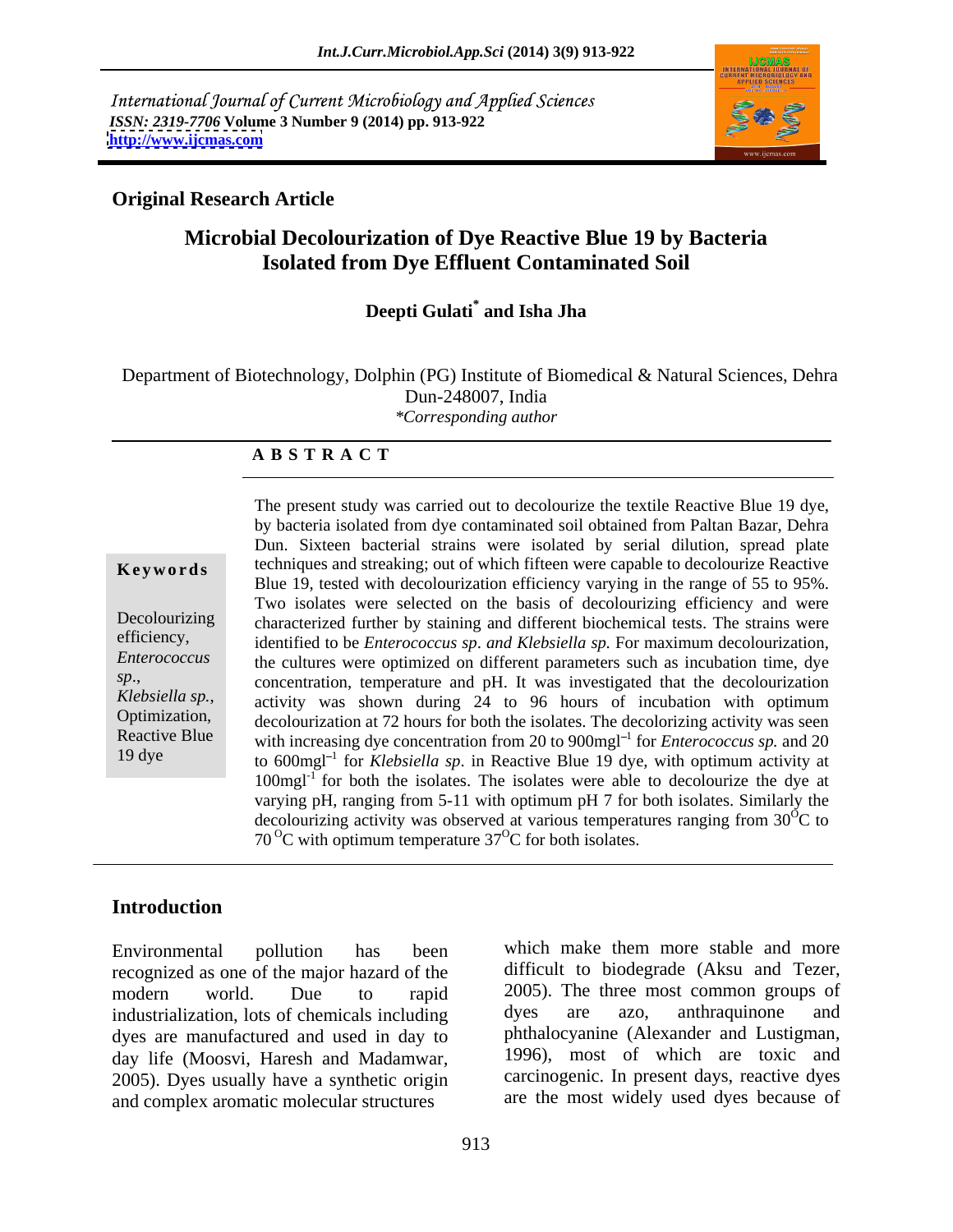their broad variety of colour shades, brilliant capable of decolourizing reactive blue 19 colour, ease of application, minimal energy dye, characterization of the isolates and consumption etc. Within the manufacturing of various synthetic dyes many potentially hazardous organic compounds have been introduced into various components of the environment. This process is going on till date with exponential increase. Several Selection of dye chemical and physical decolourization methods such as adsorption, precipitation, Reactive Blue 19 dye was used for the coagulation/flocculation, oxidation, electrolysis and membrane extraction are available. These conventional methods have their own disadvantages at large scale (Keharia and Madamwar, 2003). These techniques are effective for colour removal pre-soaked in distilled water for aday prior but are energy intensive and introduce to experiment. Four soil samples were chemicals which are not wanted in the first collected from dye contaminated area from place. They also concentrate the pollutants four different dye shops at Paltan Bazar, into solid or liquid side streams which Dehradun, in sterile plastic bags and named require additional treatment or disposal thus as S1, S2, S3 and S4. All the soil samples escalating cost of effluent treatment were from the surface (0-15 cm depth). The (Sieminatycki et al., 2000). In the past few decades, there is an immense effort to laboratory for further analysis. These plastic develop a cost effective and eco-friendly bags were maintained at 4<sup>o</sup>C to ensure alternative to conventional waste treatment minimal biological activity. To provide methods. Therefore, bioremediation has homogenized soil samples the soil was emerged as the most desirable approach to clean up the environment and to restore its original status. Bioremediation is the use of biological systems (mainly microorganisms and plants) for the treatment of polluted air, Soil suspension was prepared by mixing aquatic or terrestrial component of 5gm of soil sample in 45ml distilled water. environment. Microorganisms can It was then stirred and allowed to settle. This breakdown most compounds for their allowed the microorganisms to come in growth and/or energy needs. In some cases, water phase. The suspension was then metabolic pathways, which organisms serially diluted from  $10^{-1}$  to  $10^{-5}$ . Undiluted follow for their own normal growth and suspension and dilutions were used for development, may also be used to break isolation of microorganisms. Undiluted down pollutant molecules. Therefore, the suspension and dilutions, each 100µl were overall aim of this research was to employ spread on the surface of nutrient agar plates microorganisms to degrade dyes released and incubated for 24hrs at  $37^{\circ}$ C  $\pm$  1°C. The from the textile processes, in a cost efficient colonies so obtained on the plates were and environmentally safe manner. The main marked and numbered. They were then components of the study were isolation, streaked on their respective medium from

optimization of process parameters for maximum decolourization.

### **Materials and Methods**

### **Selection of dye**

decolourization studies.

### **Sampling**

All lab ware and sampling apparatus were samples were transferred immediately to the  $\rm{^{\circ}C}$  to ensure thoroughly mixed.

### **Isolation of bacteria**

screening and selection of bacterial isolates which they were isolated. Bacterial pure<sup>1</sup> to  $10^{-5}$ . Undiluted  $-5$  Undibited . Undiluted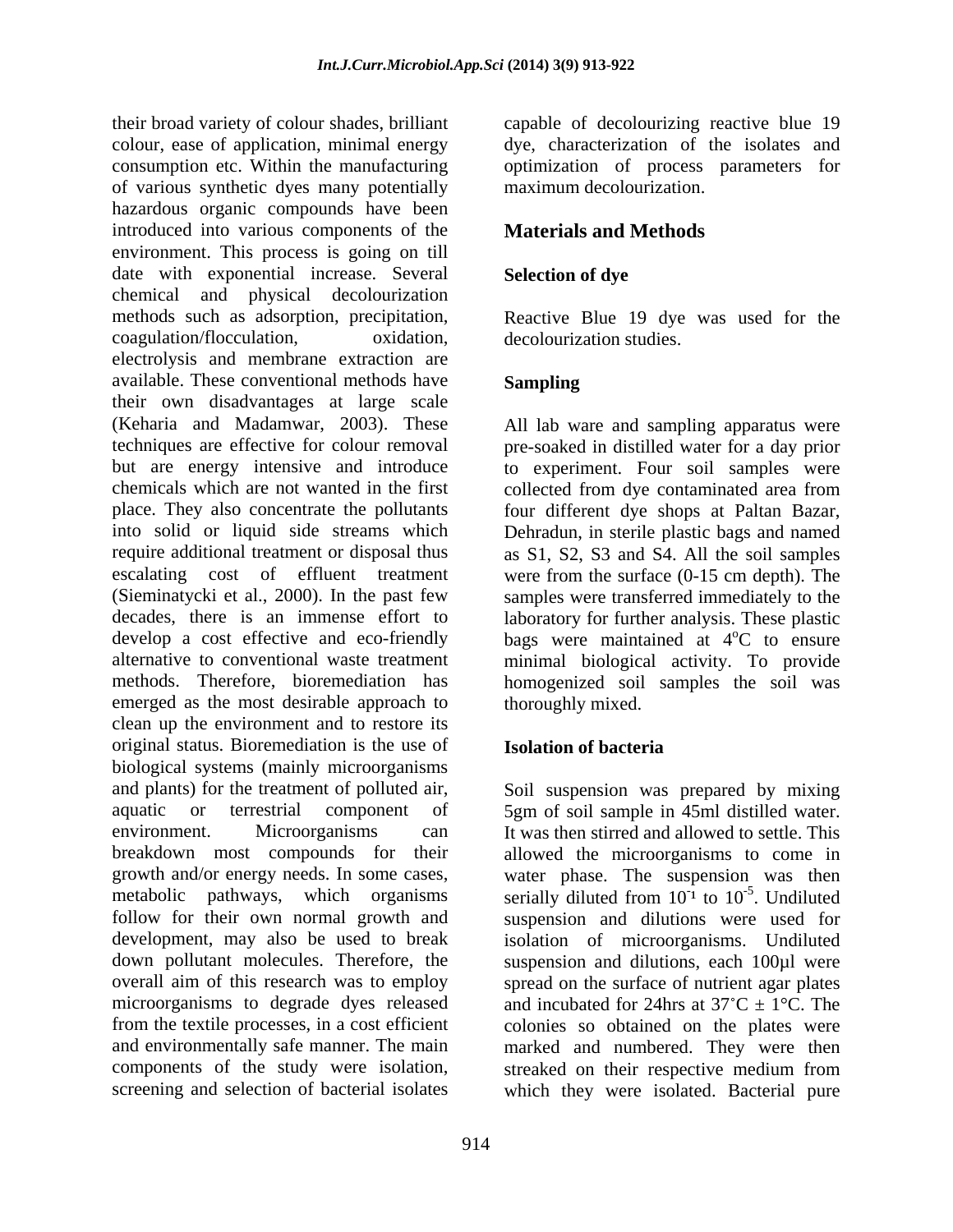cultures were maintained on NAM slants **Optimization of culture conditions** and stored at  $4^{\circ}$ C and sub cultured every

For liquid culture dye decolourizing experiment, sterile Nutrient Broth was decolourization was assessed conical flask containing 100ml media was inoculated with the bacterial cultures and incubated for 72hrs at 37<sup>o</sup>C. **Effect of incubation period on dye** 

# **Spectrophotometric estimation of dye**

calculated using the following formula as described by Sani and Banarjee, 1999:

*%Decolorization= InitialO* . *<sup>D</sup>*. *FinalO* . *<sup>D</sup>* . <sup>100</sup>

The bacterial isolates showing maximum

#### **Characterization of bacterial isolates**

Isolated pure strains were identified on the basis of morphological and physiological characteristics in nutrient agar plates, slants and broth and by biochemical tests. Colony size, Margins, Forms, Texture, Elevation and Colour was studied. Simple and Gram staining was carried out. Catalase test, citrate utilization test, indole production test, methyl red-Voges Proskeur (MR-VP) test, and inoculated with seed culture. The result<br>Nitrate Reduction test, H<sub>2</sub>S production test, of decolourization was observed Nitrate Reduction test,  $H_2S$  production test, of oxidase test and urease tests were carried out for the identification.

#### **Optimization of culture conditions**

month. The reactive blue 19 dye decolourization **Screening for dye decolourization ability** optimized under different conditions and **Liquid culture assay** parameters. Media was prepared with supplemented with 100mg/l dye. 250 ml spectrophotometrically for the best dye using the isolated test organisms was different concentrations of dye at varying and temperature and extent of decolourization was assessed degraders.

## **decolourization**

**decolourization** Nutrient media with dye concentration Extent of dye decolourization was assessed inoculated with the test organisms. The by spectrophotometer at the absorbance cultures was incubated for 96 hours at  $37^{\circ}$ C. maxima of 590nm at time interval of 24 hrs The decolourization was measured for 3 days. The rate of decolourization was spectrophotometrically at varying time 100mg/l was taken in conical flasks and  $\rm{^0C}$ . The decolourization was measured intervals.

#### **Effect of dye concentration on decolourization**

*InitialO* . *D* . The decolourization was studied at different decolourization were selected and different time intervals. Aliquot was characterized. centrifuged at 10000rpm for 5 minutes to concentrations of the dye (20mg/l to 1500mg/l). Culture media was withdrawn at separate the bacterial cell mass and clear supernatant was used to measure the decolourization at the absorbance maxima of 590nm. Controls were carried out in the same conditions but without inoculum.

### **Effect of pH on dye decolourization**

Nutrient media prepared at different pH (5, 6, 7, 8, 9, 10 and 11) was taken in conical flask with each dye concentration 100mg/l and inoculated with seed culture. The result of decolourization was observed spectrophotometrically after 72 hours.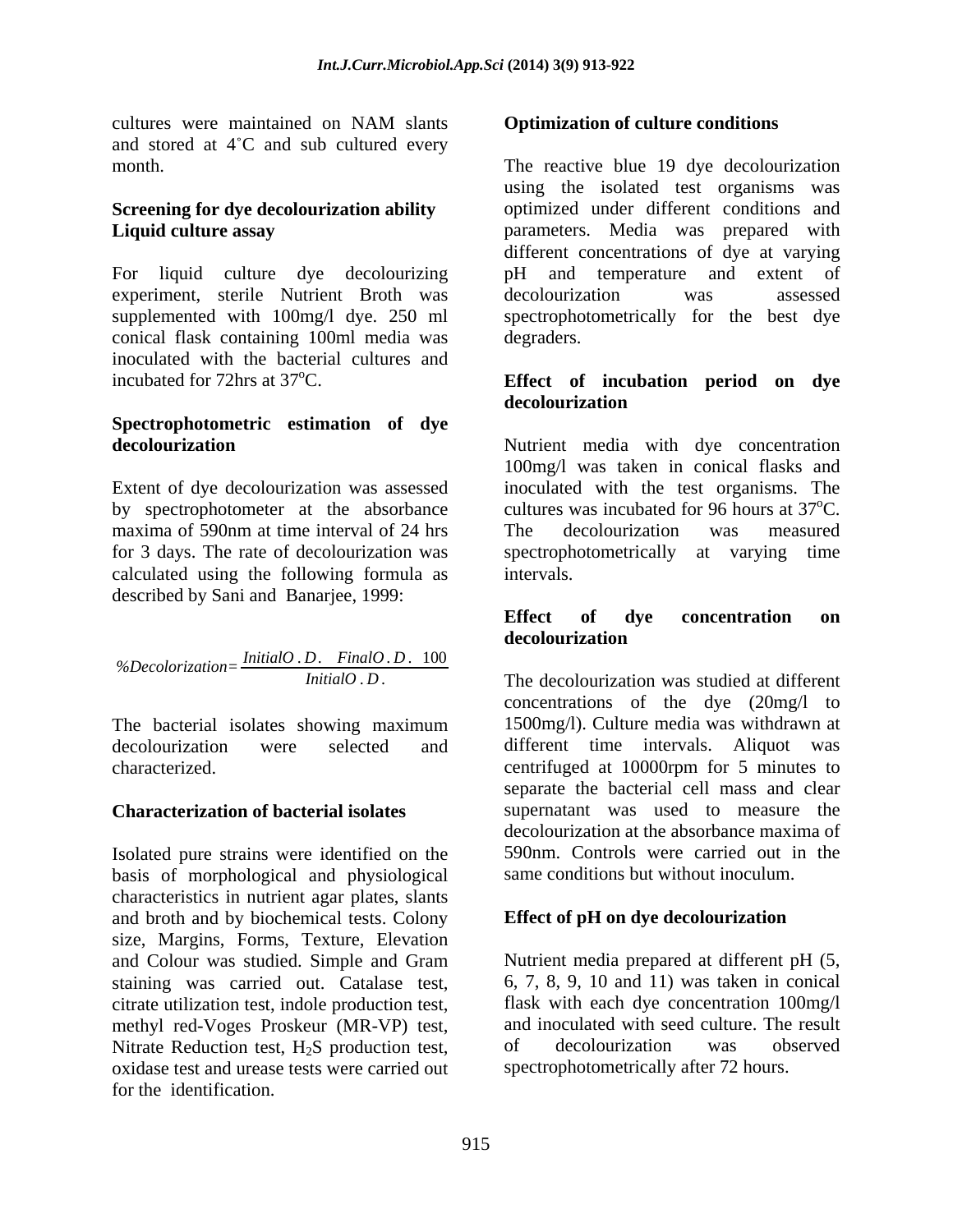Nutrient media was prepared at optimum pH, supplemented with dye (100mg/l), and inoculated. The cultures at optimum pH were incubated for 72 hours at different temperatures ranging from  $30^{\circ}$ C to  $100^{\circ}$ C. The result of decolourization was observed

A total of 16 bacterial strains were isolated<br>gave maximum decolourization of 93% and different dye shops at Dehra Dun. The samples were serially diluted and spread on Nutrient Agar plates. Isolates<br> **Effect** of dye concentration on

which showed different morphology on **Elect** of the decolourization plates were purified and preserved as shown

Liquid culture assay technique was used to screen for the dye degrading bacteria. OD at 590nm was measured at 24 hrs interval and percentage of decolourization was calculated. 15 isolates were capable of decolourizing the dye, but isolates BI-10 and BI-11 showed best results and therefore were selected for further experiments. Result obtained are presented in table 1 and figure  $2(a \& b)$ .

#### **Identification of the bacterial isolates**

### **Optimization of culture conditions**

Reactive Blue 19 dye degradation using the

**Effect of temperature on dye** isolated test organisms was optimized under **decolourization** different conditions and parameters as given below.

#### **Effect of incubation period on dye decolourization**

 $\rm{^{\circ}C}$  to 100 $\rm{^{\circ}C}$ . The decolourization efficiency of RI 10 and  ${}^{\circ}C$ . The decolourization efficiency of BI-10 and spectrophotometrically.<br>density at 590nm after 4, 24, 32, 40, 48, 56, **Results and Discussion** and the results were as shown in table 3 and **Isolation of bacterial strains**<br>decrease in the optical density in two species from four soil samples obtained from  $\frac{g_{\text{av}}}{PL}$  and  $\frac{1}{2}$  and  $\frac{1}{2}$  and  $\frac{1}{2}$  and  $\frac{1}{2}$  and  $\frac{1}{2}$  and  $\frac{1}{2}$  and  $\frac{1}{2}$  and  $\frac{1}{2}$  and  $\frac{1}{2}$  and  $\frac{1}{2}$  and  $\frac{1}{2}$  and  $\frac{1}{2}$  a BI-11 was studied by measuring the optical 64, 72, 80, 88 and 96 hours of incubation figure 3. It was noticed that there was a as the incubation period increased. BI-10 gave maximum decolourization of 93% and BI-11 gave maximum decolourization of 95% at 72 hours of incubation.

#### **Effect of dye concentration on decolourization**

in figure 1. The decolourization efficiency of BI-10 and **Screening** BI-11 was studied by measuring the optical density at 590nm at different concentrations of Reactive Blue 19 dye (20mg/l to 1500 mg/l). The result obtained are depicted in table 4 and figure 4.

> The decolorizing activity was seen with increasing dye concentration from 20 to 900  $mgl^{-1}$  for *Enterococcus sp.* and 20 to 600 mgl<sup>-1</sup> for *Klebsiella sp.* in Reactive Blue 19 dye, with optimum activity at 100 mg $1^{-1}$  for both the isolates.

### **Effect of pH on dye decolourization**

Isolated pure strains were identified by The decolourization efficiency of BI-10 and Bergey's Manual of Determinative BI-11was studied by measuring the optical Bacteriology, on the basis of morphological density at 590nm at different pH (5, 6, 7, 8, and physiological characteristics. The results 9, 10, 11) and the results were as shown in obtained are shown in table 2. table 5 and figure 5. BI-10 and BI-11 showed maximum decolourization at pH 7 after 72 hours of incubation.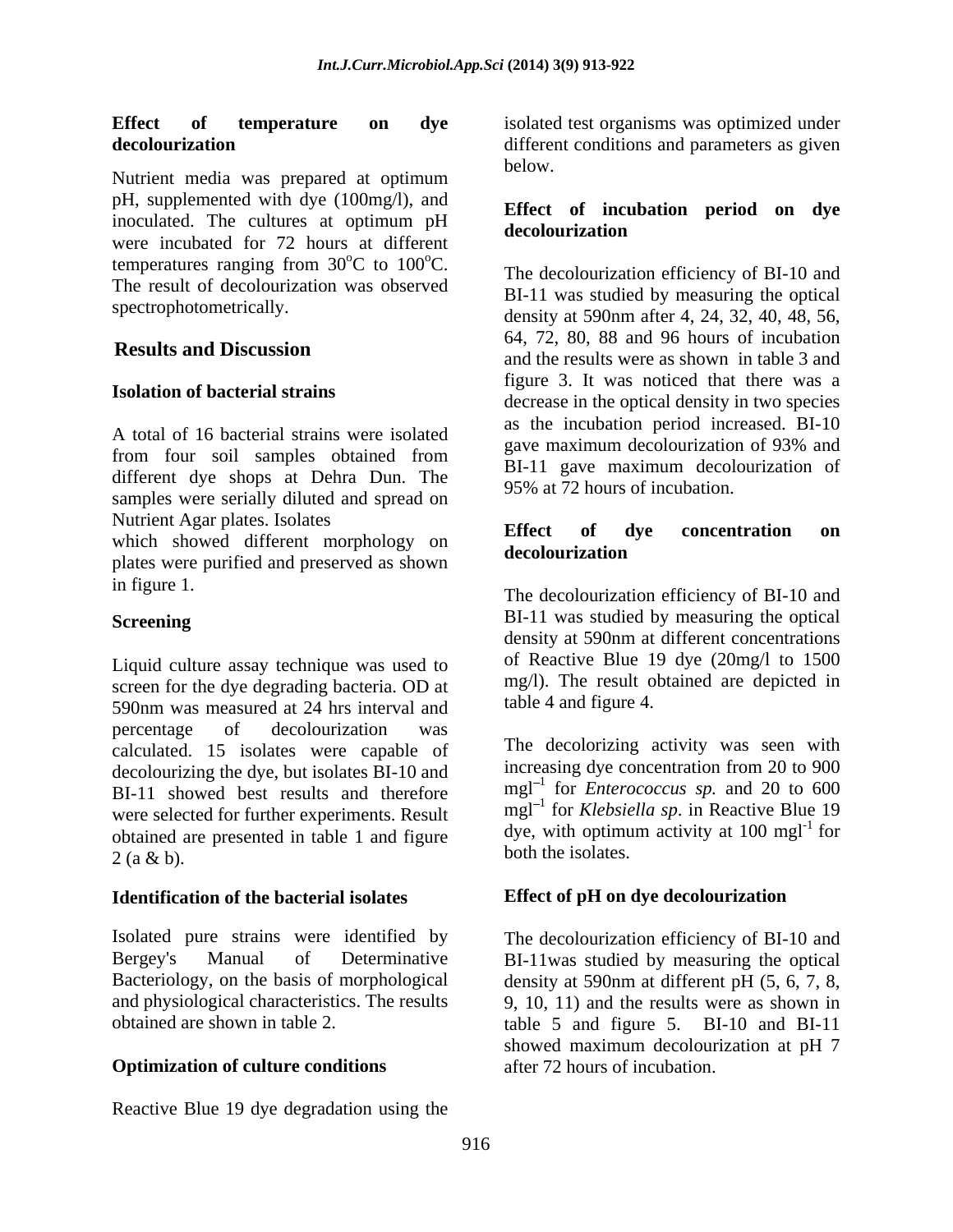#### **Effect of temperature on dye** colour removal was best in static culture **decolourization decolourization decolourization decolourization**

consortia to be able to degrade 70-100% good growth in agitation culture but the

The decolourization efficiency of BI-10 and Sarbolouki and Najafi (2005) reported BI-11was studied by measuring the optical maximum of 90% decolourization by a density at 590nm at different at *Bacillus sps*. Majority of the azo dye temperatures ranging from 30 to  $100^{\circ}$ C. The reducing species of *Bacillus* and C. The reducing species of *Bacillus* and result obtained is shown in table 6 and figure *Pseudomonas* reported (Kalme, Parshetti, 6. BI-10 and BI-11 gave maximum Jadhav and Govindwar, 2007; Chang, Chou, decolourization at 37<sup>o</sup>C after 72 hours of Lin, Ho and Hu, 2001; Suzuki, Yoda, Ruhul incubation. and Suguira, 2001) so far are able to reduce Khadijah, Lee and Abdullah, 2008 studied reported by Yu, Wang and Yue, 2001 that in nine out of 1540 isolates and found the microbial physiology, temperature changes colour within 72 hours compared to 60-97% energy. The effects of temperature on the colour removed by individual isolates.A growth rate, biomass yield and reaction microbial consortium labelled C15 showed mechanism have also been reported Blaga, with 80-100% colour removed in less than 72 hours. Pourbabaee, Malekzadeh, reducing species of *Bacillus* and the dye at pH near neutrality. It has been lead to a sudden alteration of the activation Tatyana, Lilyana and Sava, 2008.

**Table.1** % Decolourization of Reactive Blue 19 Dye by Bacterial Isolates at 24 hr. Interval.

| Acc. No.     |    |    | <b>Reactive Blue 19 Dve (% decolourization)</b> |
|--------------|----|----|-------------------------------------------------|
|              | 24 | 48 | 72                                              |
| $BI-01$      | 36 | 57 | 81                                              |
| $BI-02$      | 27 | 42 | 80                                              |
| $BI-03$      | 32 | 56 | 66                                              |
| $BI-04$      | 29 | 50 | 70                                              |
| $BI-05$      | 27 | 46 | 65                                              |
| <b>BI-06</b> | 25 | 59 | 86                                              |
| $BI-07$      | 21 | 52 | 57                                              |
| $BI-08$      | 26 | 76 | 80                                              |
| $BI-09$      | 26 | 52 | 55                                              |
| $BI-10$      | 40 | 69 | 93                                              |
| $BI-11$      | 22 | 54 | 95                                              |
| $BI-12$      | 07 | 09 | 09                                              |
| $BI-13$      | 38 | 69 | 75                                              |
| $BI-14$      | 17 | 38 | 59                                              |
| $BI-15$      | 28 | 49 | 64                                              |
| $BI-16$      | 17 | 29 | 69                                              |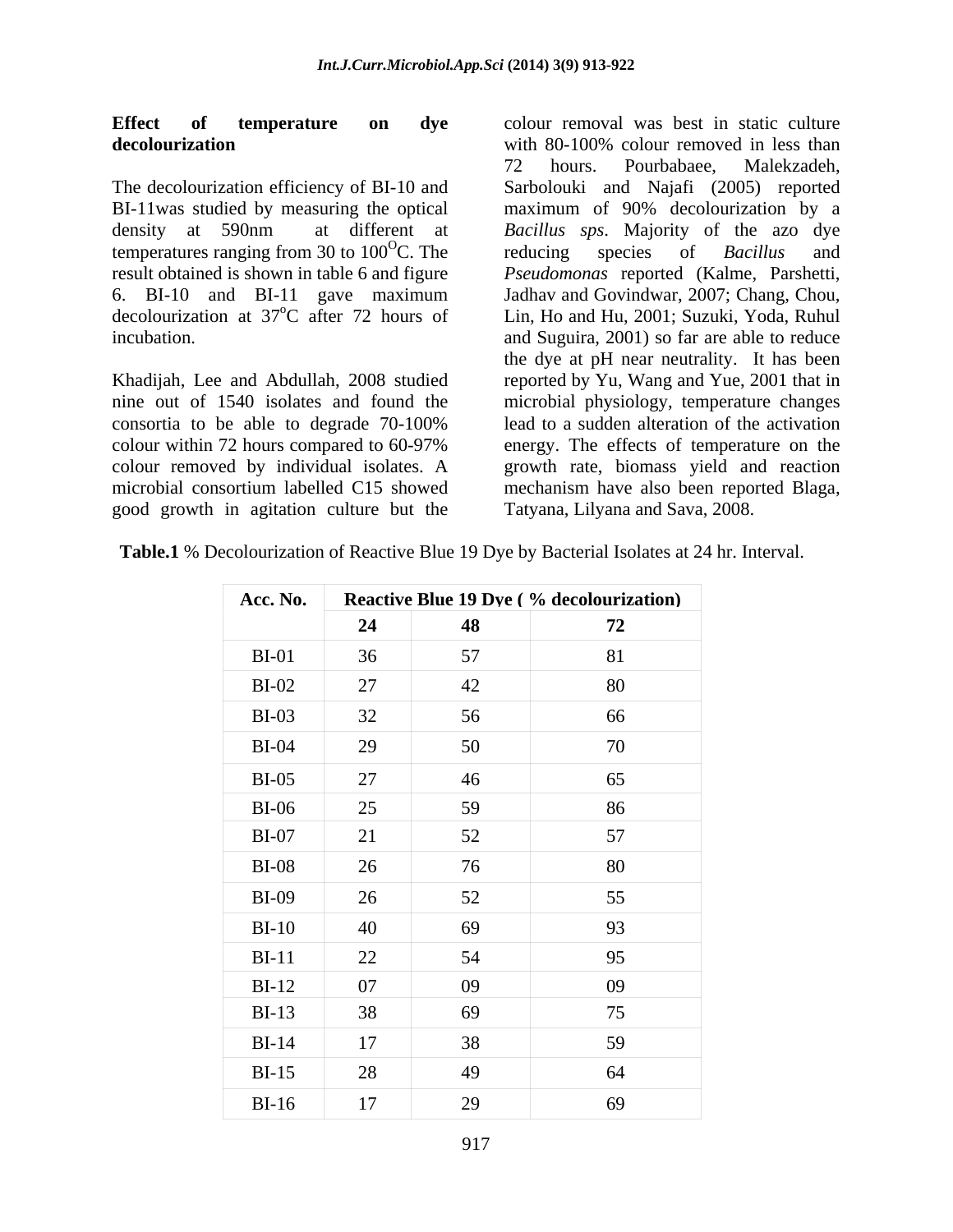| <b>Characteristics</b> | Enterocoocus sp. (BI-10) | Klebsiella sp. (BI-11)                                                                                                                                                                                                                                                                                                           |
|------------------------|--------------------------|----------------------------------------------------------------------------------------------------------------------------------------------------------------------------------------------------------------------------------------------------------------------------------------------------------------------------------|
| <b>Gram Reaction</b>   | $+$                      | $\sim$                                                                                                                                                                                                                                                                                                                           |
| Morphology             | Coccus                   | Rod                                                                                                                                                                                                                                                                                                                              |
| Arrangement            | Pairs                    | Single                                                                                                                                                                                                                                                                                                                           |
| Motility               | $\sim$ $-$               | $\sim$ $ \sim$                                                                                                                                                                                                                                                                                                                   |
| Oxidase                | $\sim$                   | $\sim$ $-$                                                                                                                                                                                                                                                                                                                       |
| Indole                 | $\sim$                   | $\sim$ $-$                                                                                                                                                                                                                                                                                                                       |
| MR                     | $\sim$ $-$               | $\left[ -\right] % \mbox{\v{12.5}}% \mbox{\v{13.5}}% \mbox{\v{13.5}}% \mbox{\v{13.5}}% \mbox{\v{13.5}}% \mbox{\v{13.5}}% \mbox{\v{13.5}}% \mbox{\v{13.5}}% \mbox{\v{13.5}}% \mbox{\v{13.5}}% \mbox{\v{13.5}}% \mbox{\v{13.5}}% \mbox{\v{13.5}}% \mbox{\v{13.5}}% \mbox{\v{13.5}}% \mbox{\v{13.5}}% \mbox{\v{13.5}}% \mbox{\v{13$ |
| <b>VP</b>              | $+$                      | $\sim$ $-$                                                                                                                                                                                                                                                                                                                       |
| Citrate                | $[-]$                    | $^{+}$                                                                                                                                                                                                                                                                                                                           |
| Urease                 | $\sim$ $-$               | $+$                                                                                                                                                                                                                                                                                                                              |
| $H_2S$                 | $\sim$ $-$               | $\sim$                                                                                                                                                                                                                                                                                                                           |
| Nitrate Reduction      | $\sim$                   | $+$                                                                                                                                                                                                                                                                                                                              |
| Catalase               | $+$                      |                                                                                                                                                                                                                                                                                                                                  |
| Starch                 | $+$                      |                                                                                                                                                                                                                                                                                                                                  |
| Glucose                | $+$                      |                                                                                                                                                                                                                                                                                                                                  |
| Lactose                | $+$                      | $+$                                                                                                                                                                                                                                                                                                                              |
| Sucrose                | $+$                      |                                                                                                                                                                                                                                                                                                                                  |

|  | <b>Table.2</b> Morphological and Physiological Characteristics of the Bacterial Isolates. |  |  |  |
|--|-------------------------------------------------------------------------------------------|--|--|--|
|  |                                                                                           |  |  |  |

**Table.3** Effect of Incubation Period on % Decolourization of Reactive Blue 19 Dye.

| Hours | % Decolourization of Reactive Blue 19 Dye |                               |
|-------|-------------------------------------------|-------------------------------|
|       | <b>BI-10 (Enterocoocus sp.)</b>           | <b>BI-11 (Klebsiella sp.)</b> |
|       |                                           | 1.5                           |
| 24    | 40                                        | 22                            |
| 32    | 49                                        | 23                            |
| 40    | 62                                        | 38                            |
| 48    | 69                                        | 54                            |
| 56    | 78                                        | 59                            |
| 64    | 82                                        | 70                            |
| 72    | 93                                        | 95                            |
| 80    | 92                                        | 95                            |
| 88    | 92                                        | 94                            |
| 96    | 92                                        | 94                            |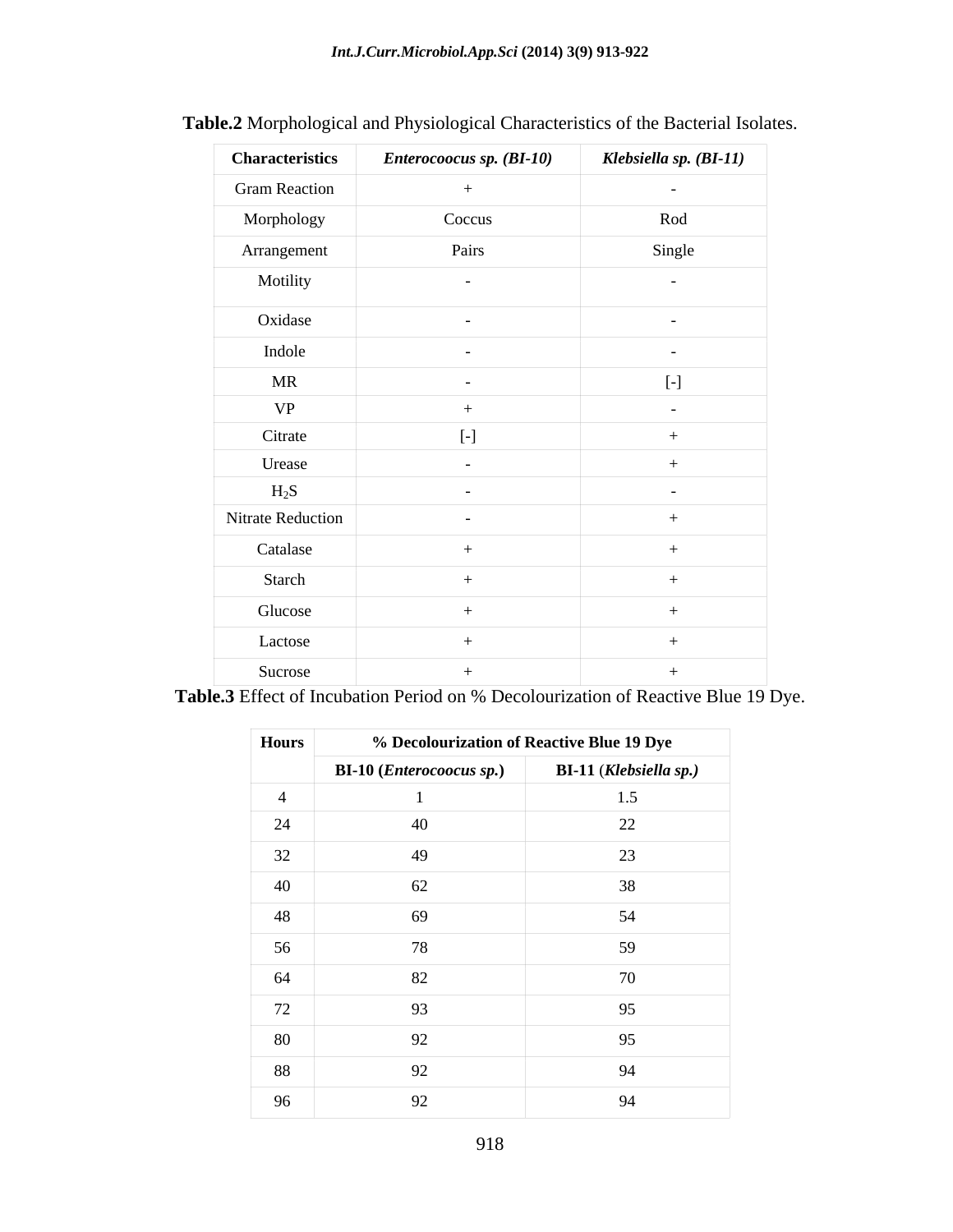| Dye conc       | % Decolourization of Reactive Blue 19 dye         |                               |
|----------------|---------------------------------------------------|-------------------------------|
| $\int$ in mg/l | $\vert$ BI-10 ( <i>Enterocoocus sp.</i> ) $\vert$ | <b>BI-11 (Klebsiella sp.)</b> |
| 20             | 92                                                | 94                            |
| 50             | 93                                                | 94                            |
| 100            | 93                                                | 95                            |
| 200            | 84                                                | 57                            |
| 400            | 83                                                | 49                            |
| 600            | 72                                                | 21                            |
| 800            | 68                                                | $\Omega$                      |
| 900            | 20                                                |                               |
| 1000           |                                                   |                               |
| 1500           |                                                   |                               |

**Table.4** Effect of Dye Concentration on % Decolourization of Reactive Blue 19 Dye after 72 hrs.

**Table.5** Effect of pH on % Decolourization of Reactive Blue 19 Dye after 72 hrs.

| pH | % Decolourization of Reactive Blue 19 Dye                                                                                                                              |        |
|----|------------------------------------------------------------------------------------------------------------------------------------------------------------------------|--------|
|    | $\begin{array}{ c c c c c c }\hline \textbf{Values} & \textbf{BI-10} & \textbf{(Enterococous sp.)} & \textbf{BI-11} & \textbf{(Klebsiella sp.)} \\ \hline \end{array}$ |        |
|    | 20                                                                                                                                                                     | 23     |
|    | 40                                                                                                                                                                     | 49     |
|    | 90                                                                                                                                                                     | 93     |
|    | 73                                                                                                                                                                     | $\sim$ |
|    |                                                                                                                                                                        | 22     |
| 10 | 65                                                                                                                                                                     | 22     |
|    | 50                                                                                                                                                                     | 25     |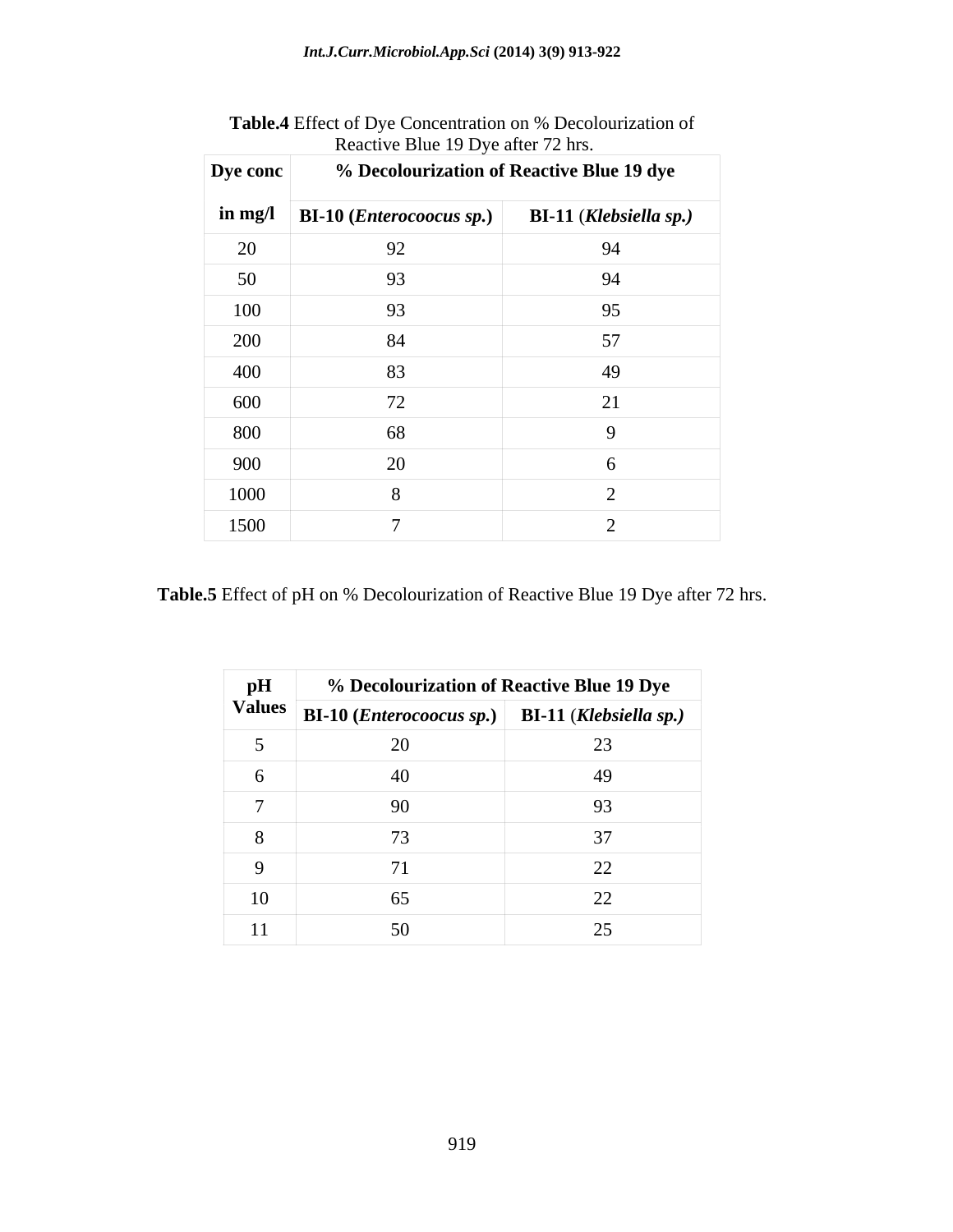| Temperature $({}^{\circ}C)$ | % Decolourization of Reactive Blue 19 Dye |                               |
|-----------------------------|-------------------------------------------|-------------------------------|
|                             | <b>BI-10</b> ( <i>Enterocoocus sp.</i> )  | <b>BI-11 (Klebsiella sp.)</b> |
| 30                          | 80                                        | 73                            |
| 40                          | 88                                        | 86                            |
| 50                          | 37                                        | 56                            |
| 60                          | 16                                        | $\sim$                        |
| 70                          | 12                                        |                               |
| 80                          |                                           |                               |
| 90                          |                                           |                               |
| 100                         |                                           |                               |

**Table.6** Effect of Temperature on % Decolourization of Reactive Blue 19 Dye after 72 hrs.

**Fig.1** Effect of Incubation Period on % Decolourization of Reactive Blue 19 Dye.





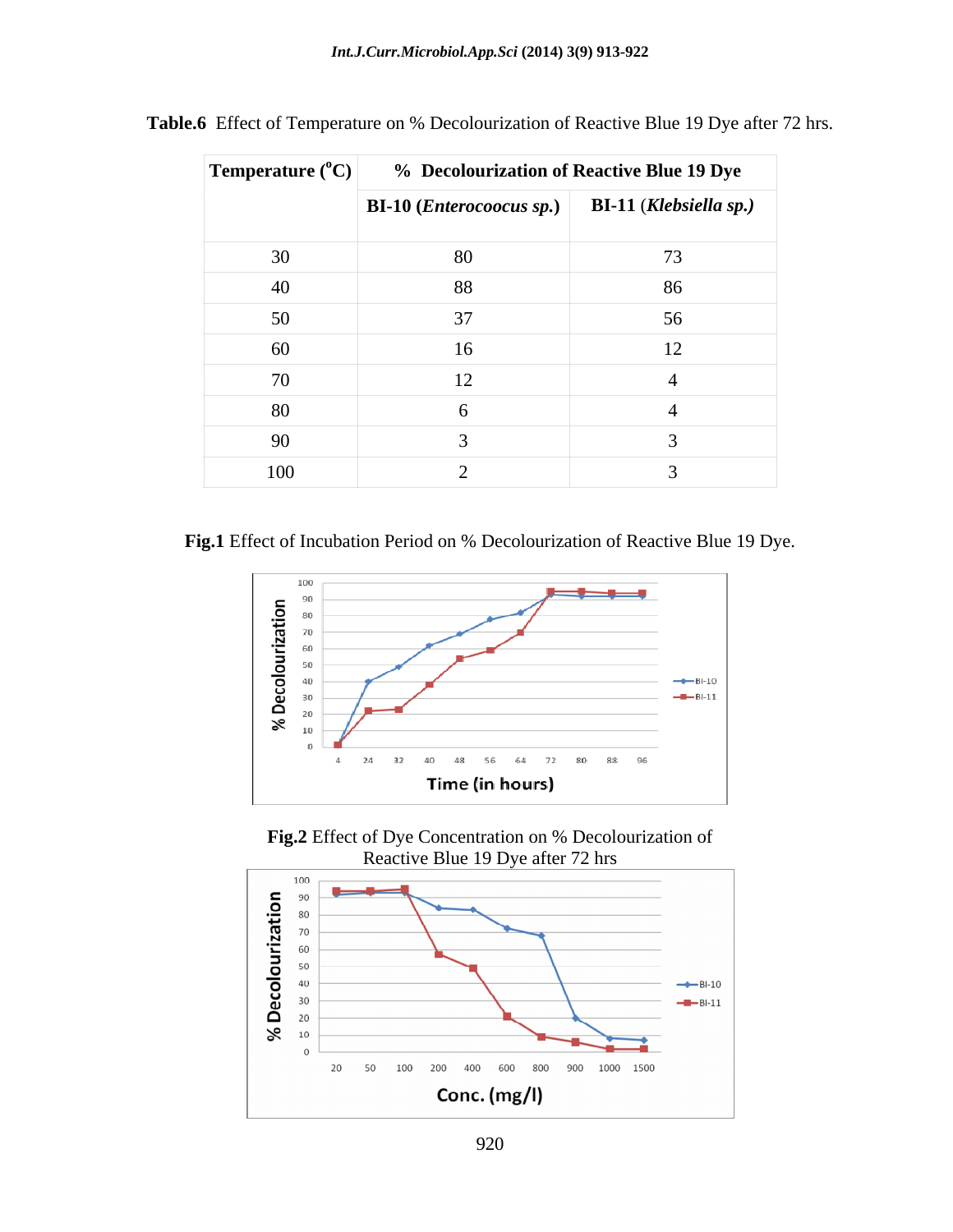**Fig.3** Effect of pH on % Decolourization of Reactive Blue 19 Dye after 72 hrs



**Fig.4** Effect of Temperature on % Decolourization of Reactive Blue 19 Dye after 72 hrs.



- Aksu Z, and Tezer S. 2005. Biosorption of
- Alexander, M., & B. K. Lustigman (1996). microbial degradation of substituted
- Blaga, A., Tatyana, A., Lilyana, S., Sava, bacterial azo bond reduction kinetics:  $41:1061-1068$ .
- 

**References** by a a subset of a subset of a secolorization by azo-dye decolorization by *Pseudomonas luteola*. Water Res. 2001;35:2041 2050.

.

- reactive dyes on the green alga Kalme SD, Parshetti GK, Jadhav SU, *Chlorella vulgaris*. *Process Biochemistry* 40: 1347-1361. Biodegradation of Benzidine Based Effect of chemical structures on desmolyticum NCIM 2112. Biores **References**<br> **Example 1988** Example decoloration by<br>
Aksu Z, and Tezer S. 2005. Biosorption of<br> *Pseudomonas luteda*. Water Res.<br>
reactive dyes on the green alga<br> **Example SD, Parshetti GK**, Jadhav SU,<br> *Chlorella vulgar* Govindwar SP (2007) Dye Direct Blue-6 by Pseudomonas desmolyticum NCIM 2112. Biores Technol 98:1405-1410.
	- benzenes. *J. Agr. Food Chem*. 14: Keharia H & Madamwar D. (2003) 410-413. Bioremediation concepts for M. (2008). Temperature effect on water: A review, *Indian J Exp Biol*. Bioremediation concepts for treatment of dye containing waste water: <sup>A</sup> review, *Indian <sup>J</sup> Exp Biol*. 41: 1061-1068.
	- an arrhenius plot analysis. Khadijah, O., Lee K. K. and Mohd Faiz F. Biodegradation, 19, 387. Abdullah (2008). Isolation, screening and development of local bacterial